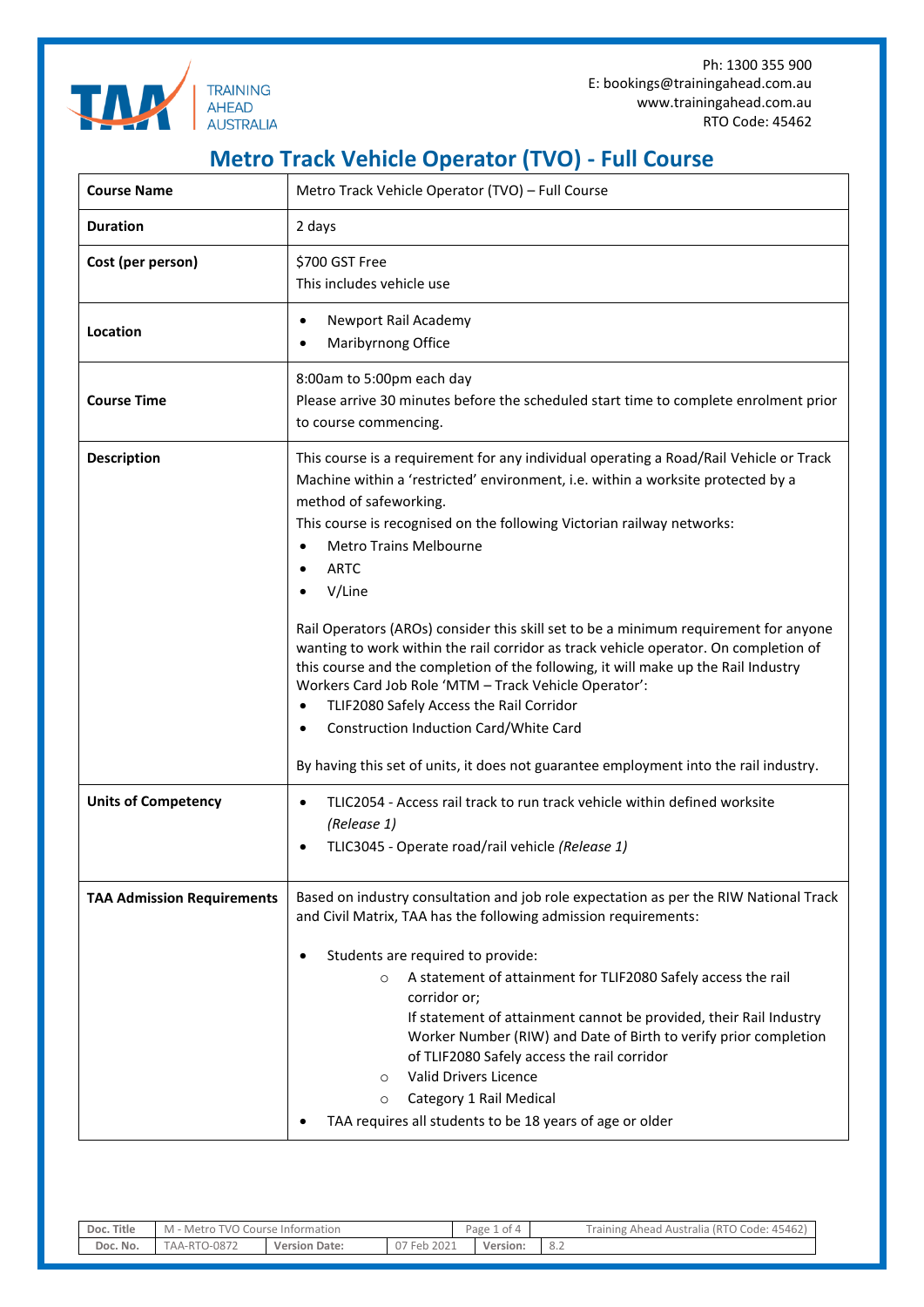

| <b>Pre-Requisites</b>                           | No pre-requisites as per training.gov                                                                                                                                                                                            |  |  |  |  |  |
|-------------------------------------------------|----------------------------------------------------------------------------------------------------------------------------------------------------------------------------------------------------------------------------------|--|--|--|--|--|
| <b>Course Entry Requirements</b>                | No entry requirements as per training gov                                                                                                                                                                                        |  |  |  |  |  |
| <b>Assessment Type</b>                          | Theory and practical assessment.                                                                                                                                                                                                 |  |  |  |  |  |
| <b>Delivery Method</b>                          | Classroom based (face to face) training.                                                                                                                                                                                         |  |  |  |  |  |
| <b>ID To Bring</b>                              | You are required to bring photo ID, ideally, one of the following two types:<br>Australian Drivers Licence<br>Passport                                                                                                           |  |  |  |  |  |
| <b>Nationally Accredited</b><br><b>Training</b> | Yes, it is delivered by Aakira Pty Ltd trading as Training Ahead Australia<br>(RTO Code: 45462)                                                                                                                                  |  |  |  |  |  |
| <b>Course Expires After</b>                     | The units of competency do not expire however the Metro Certificate of Achievement<br>expire every 2 years. All renewals can only be completed through Metro Training<br>Academy. They cannot be re-booked through Training TAA. |  |  |  |  |  |

| Doc. Title | I - Metro TVO Course Information<br>M |                      |             |  | Page 2 of 4 | Training Ahead Australia (RTO Code: 45462) |
|------------|---------------------------------------|----------------------|-------------|--|-------------|--------------------------------------------|
| Doc. No.   | TAA-RTO-0872                          | <b>Version Date:</b> | 07 Feb 2021 |  | Version:    | - 8.2                                      |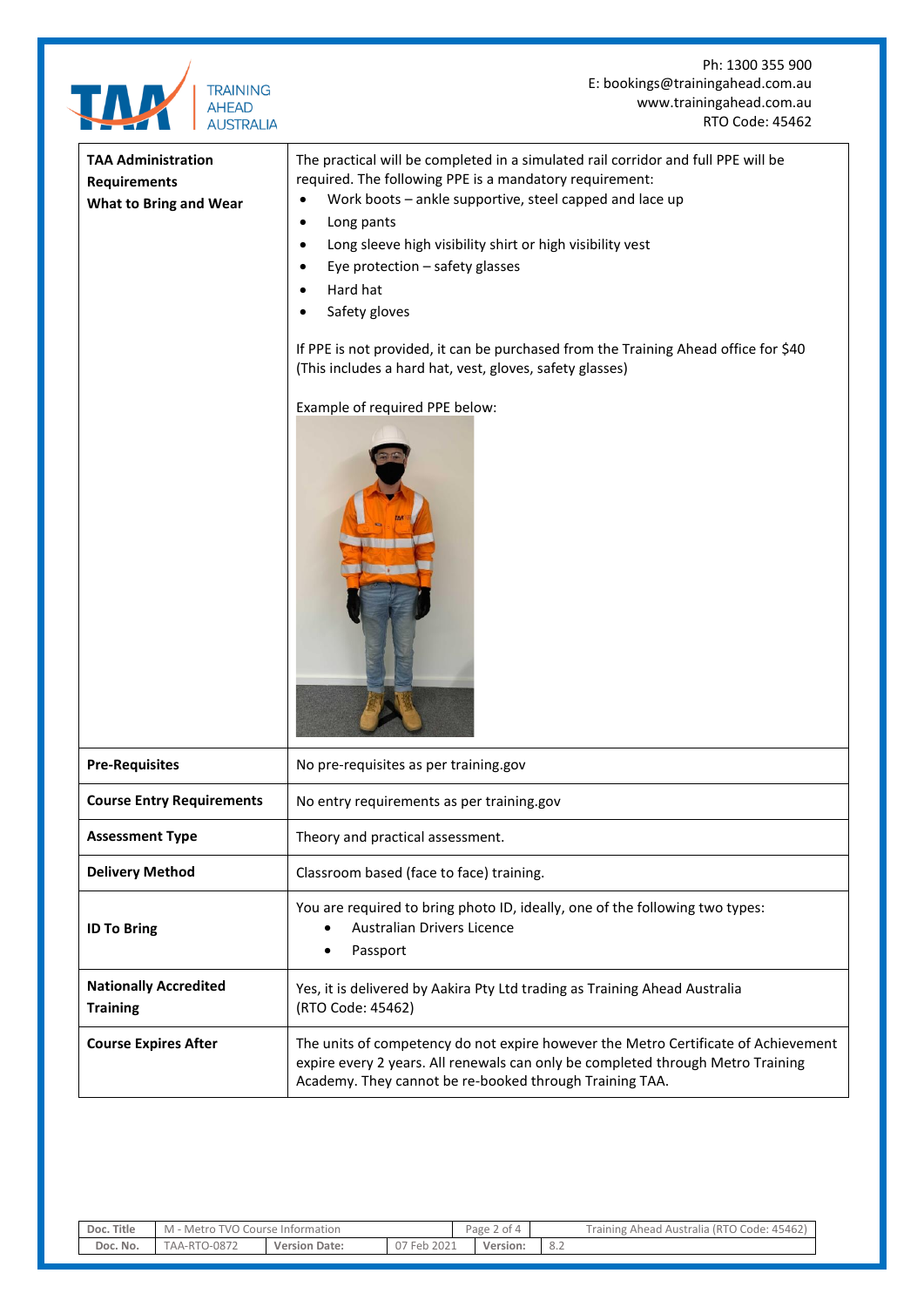

Ph: 1300 355 900 E: bookings@trainingahead.com.au www.trainingahead.com.au RTO Code: 45462

| <b>Supplying of Vehicle</b>                      | Training Ahead own a plant guard approved Hi Rail Vehicle (Manual transmission) and<br>it is included in training fees.                                                                                                                                                                                                                                                                                                                                                                                                                                                                                                                                                                                                                                                                                                                                                                                                                                                                   |
|--------------------------------------------------|-------------------------------------------------------------------------------------------------------------------------------------------------------------------------------------------------------------------------------------------------------------------------------------------------------------------------------------------------------------------------------------------------------------------------------------------------------------------------------------------------------------------------------------------------------------------------------------------------------------------------------------------------------------------------------------------------------------------------------------------------------------------------------------------------------------------------------------------------------------------------------------------------------------------------------------------------------------------------------------------|
| <b>No Guarantee</b>                              | Training Ahead does not provide any guarantee that:<br>A student will successfully complete a training product on its scope of<br>registration; or<br>A student will obtain a particular employment outcome where this is outside the<br>control of the RTO                                                                                                                                                                                                                                                                                                                                                                                                                                                                                                                                                                                                                                                                                                                               |
| <b>Work Placement</b>                            | You will not be required to complete work placement for this course.                                                                                                                                                                                                                                                                                                                                                                                                                                                                                                                                                                                                                                                                                                                                                                                                                                                                                                                      |
| <b>Unique Student Identifier</b><br>(USI) Number | Unique Student Identifier From 1 January 2015, all students who undertake Nationally<br>Recognised Training must have a Unique Student Identifier (USI).<br>Your USI means all your training records and results will be in one place. See more at:<br>http://usi.gov.au. To get a USI, go to: http://www.usi.gov.au/create-your-<br>USI/Pages/default.aspx<br>Students will not be issued a Qualification Testamur or Statement of Attainment<br>without a valid USI.                                                                                                                                                                                                                                                                                                                                                                                                                                                                                                                    |
| Language, Literacy and<br><b>Numeracy</b>        | Students are required to have the ability to read and write English<br>$\bullet$<br>The ASQF level of this training program has been assessed to be level 2.<br>Students are required to have at least Year 10 level of numeracy, literacy and<br>communication skills. Please advise if you have any language, literacy, or<br>numeracy needs; or difficulties reading, writing, or speaking English.<br>All individuals entering this training course are subject to a Language, literacy<br>$\bullet$<br>and numeracy (LLN) assessment prior to enrolment. If there is still any ambiguity<br>of the candidates LLN level after the completion of the LLN assessment, the<br>trainer will conduct a verbal interview to determine the candidates LLN level and<br>take appropriate action, in accordance with TAA's LLN procedures.<br>Where a candidate is determined to not meet the required LLN skills required<br>$\bullet$<br>they will not be enrolled in the training program. |
| <b>Government Funded Training</b>                | This course is not eligible for Government Subsidies through Training Ahead Australia.                                                                                                                                                                                                                                                                                                                                                                                                                                                                                                                                                                                                                                                                                                                                                                                                                                                                                                    |
| <b>Employment Pathways</b>                       | This course provides a pathway to work in the following rail industry job roles:<br>Rail Infrastructure - Track Work<br>$\bullet$<br>Track Worker, Track Installer, Track Maintainer<br>$\circ$<br>Rail Infrastructure - Structures<br><b>Structures Maintainer</b><br>$\circ$<br>Rail Infrastructure - Track Surfacing<br>٠<br>Plant Operator, Mobile Plant Operator, Way Gang Driver<br>٠                                                                                                                                                                                                                                                                                                                                                                                                                                                                                                                                                                                               |

| Doc. Title | M - Metro TVO Course Information |                      |             | Page 3 of 4 |          |     | Training Ahead Australia (RTO Code: 45462) |
|------------|----------------------------------|----------------------|-------------|-------------|----------|-----|--------------------------------------------|
| Doc. No.   | <b>TAA-RTO-0872</b>              | <b>Version Date:</b> | 07 Feb 2021 |             | Version: | 8.2 |                                            |